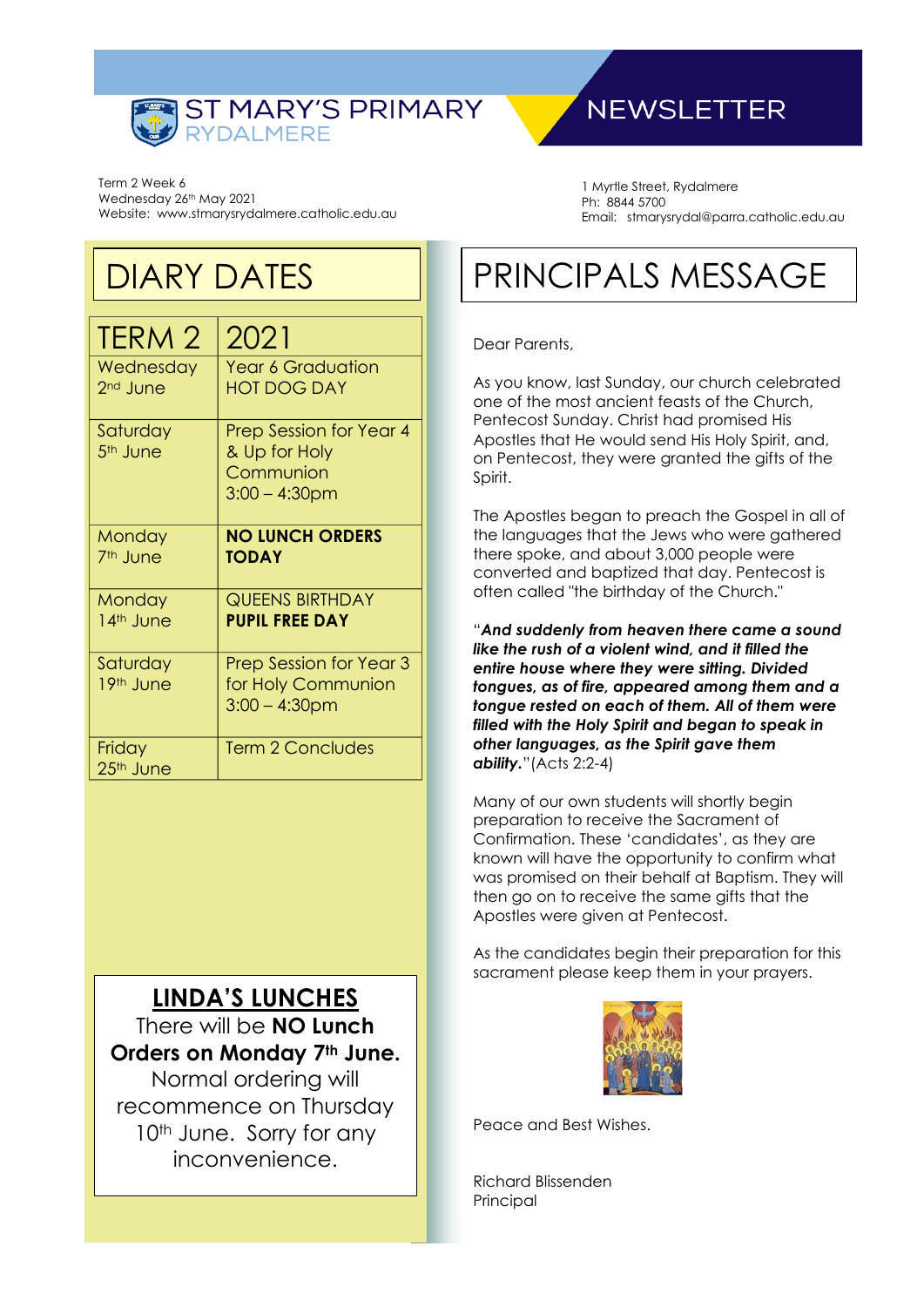## St Mary's Newsletter….

#### Cont…

#### **DID YOU KNOW?**

There are a number of extracurricular activities on offer before school and at lunch times. Mrs Radocchia opens the Library for reading and borrowing, Mrs Dennis runs two choirs, Miss Menday runs a Gardening Club, Mrs Sabat assists our Counsellor, Helen, with Lunch Club. Mrs Davison and Mrs Woods run Wombats (a social skills lunch group). Other clubs run in the past include coding, board games and run club. Our thanks to these members of staff who volunteer their time to run these activities.

### **CLASSROOM HELP**

Our teachers have plans for the return of Parent Helpers to the classroom. Each grade is managing this individually and information will be shared as appropriate by each grade. We have also produced a new booklet to assist Helpers and Volunteers – teachers will share this as Helpers and Volunteers are arranged in each grade.

# *BIRTHDAY CELEBRATIONS* May 26 Tristan M May 27 Nancy R May 28 Angela L Ashley A May 31 Cristian A Lucy S June 2 Soopia C June 3 Alexander M June 5 Emily T June 8 Alessandro C We wish these children a very Happy Birthday!

J

#### **FOOTPATH UPGRADE OUTSIDE THE OFFICE ON PINE STREET**

This has been delayed. Parramatta Council have advised that the planned work on Pine Street scheduled for the 2020/21 financial year has been moved to the 2021/22 financial year. Council are hoping to complete this work in the September School Holidays.

#### $\overline{a}$ *PRINCIPAL AWARDS TERM 2—Week 5&6*

- KB Alec H & Oliver M KBT Marcus B & Karline E 1A Myles C & Jenny L
- 1D Angela L & Chase M
- 2FM Jemma L & Alice L
- 2RM Hayley A & Sophia M
- 3J Flynn Y & Alina N
- 3VR Sarayah A & Gabriella L
- 4C Michael K & Isabella M
- 4D Jasper H & Heidi W
- 5G Michael K & Scarlett S
- 
- 
- 
- 
- 
- 
- 
- 
- 
- 5K Sebastien P & Torie S
- 6K Rachel G & Ryder A
- 6L Ava C & Hayden G

#### $\overline{a}$ *CARE AWARDS TERM 2 – Week 5&6*



- KB Luis G & Lucas M
- KBT Tara C & Tristan G
- 1A Lisa D & Zara W
- 1D Avril L & Chantelle G
- 2FM Sophie C & Serena G
- 2RM Patrick D & Jessica B
- 3J Priscilla M & Harry G
- 3VR Nixon Z & Amanda B
- 4C Samuel J & Wyle L
- 4D Thomas H & Nicholas K
- 5G Isla M & Sara S
- 5K Benjamin L & Gus G
- 6K Francesca C & Christina L
- 6L Genevieve B & Jessica A

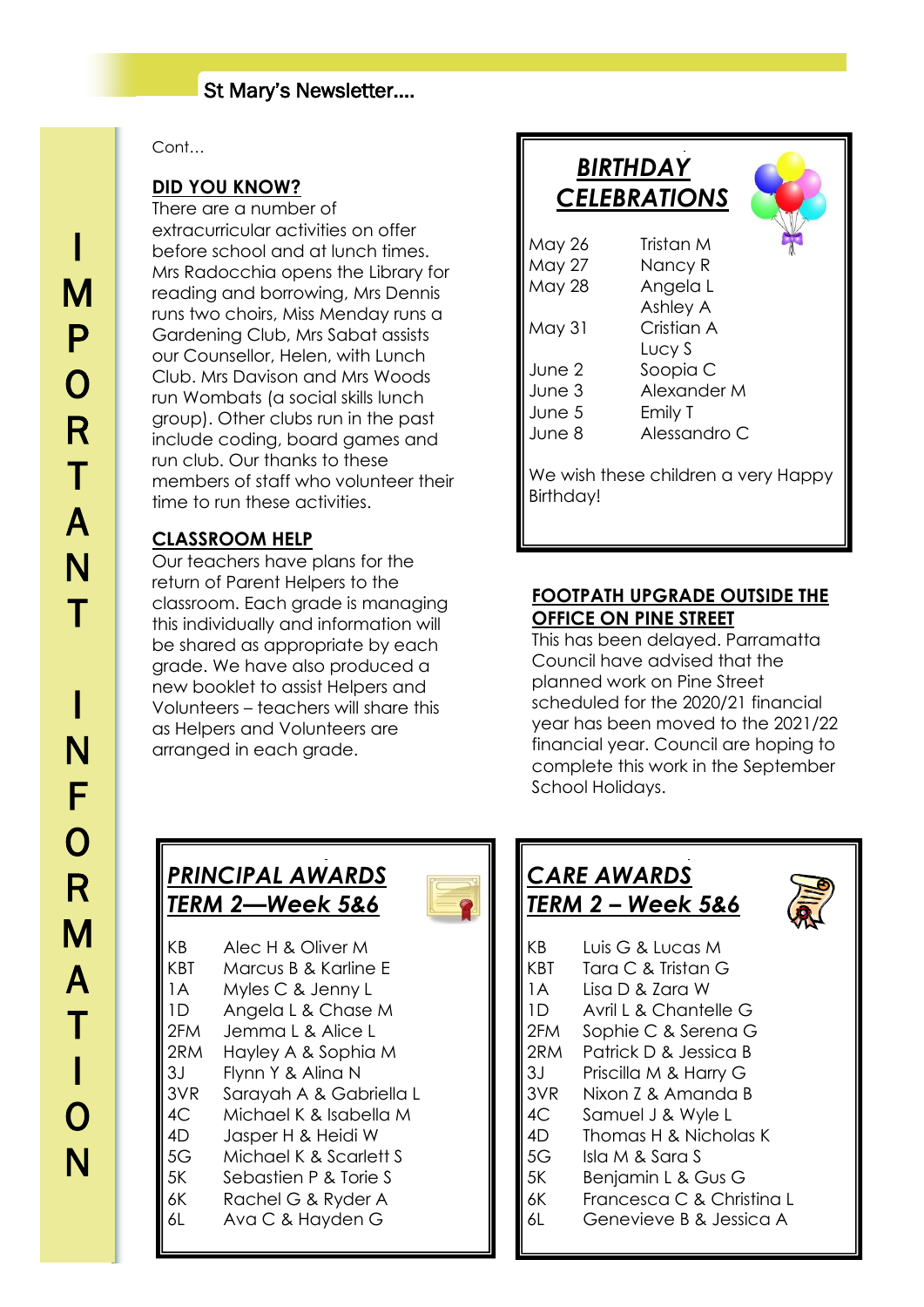# FROM MR BLISSENDEN…

# **DRESS AS A WOW WORD**

Students are invited to come dressed as a Wow Word to celebrate the end of a term of creative and fun writing that has featured many Wow Words. The dress up should be no/low cost and you can be as creative as you like. Ideas to get you thinking … wear…

- large glasses, carry a notebook and maybe a magnifying glass = inquisitive
- different coloured clothes = colourful
- $\bullet$  a shirt or pants with stripes = stripy
- $\bullet$  a nice outfit = elegant
- any outfit and carry a bottle or two of water = thirsty

Students will need enclosed shoes and a hat. Please add a label (have your child write and decorate the label of their Wow Word. Dress as Wow Word – Tuesday 22<sup>nd</sup> June 2021 (last week of Term 2). More ideas in the next Newsletter.

## **AFTER SCHOOL PROGRAMMES**

We currently have two after school programmes running – the AFL programme, on a Wednesday, which is well attended. Our Coding and Robotics programme, on a Thursday has a small but dedicated group attending. In addition to the After School Programme, three Year 6 students are involved in weekend Robotics. Arsh is part of the FIRST® LEGO® League (FLL) competition team this year. Jackson and Nate are now attending the High School Engineering program (they are working with industry standard tools, making their own robot from scratch using metal chassis) – these photos show some of their work – and will be part of the FIRST® Tech Challenge competition which is next level up from FLL. Good luck to these students.





## **USING KISS AND GO**

Our video on procedures to keep everyone safe and the traffic flowing while using Kiss and Go can be viewed here:

[https://drive.google.com/file/d/1z8n\\_GuP\\_DBhph4w0KJvuJev\\_6TJP](https://drive.google.com/file/d/1z8n_GuP_DBhph4w0KJvuJev_6TJP-jzM/view?usp=sharing)[jzM/view?usp=sharing](https://drive.google.com/file/d/1z8n_GuP_DBhph4w0KJvuJev_6TJP-jzM/view?usp=sharing)

## **AN ADDITIONAL MESSAGE FROM THE CROSSING SUPERVISOR**

Our Supervisor has asked me to thank all road users for the improvement in pedestrian and driver behaviour in the past two weeks. A reminder that for those people that use the crossing that all pedestrians must wait until the Supervisor is in position before crossing the road. Please do not cross until told to do so.

## **SECOND HAND UNIFORM SHOP**

The second hand uniform shop is open and running again each Thursday morning from 8.30-9am. Please remember to use the QR code to sign in. The QR code is available near the shop and on the gate as you enter.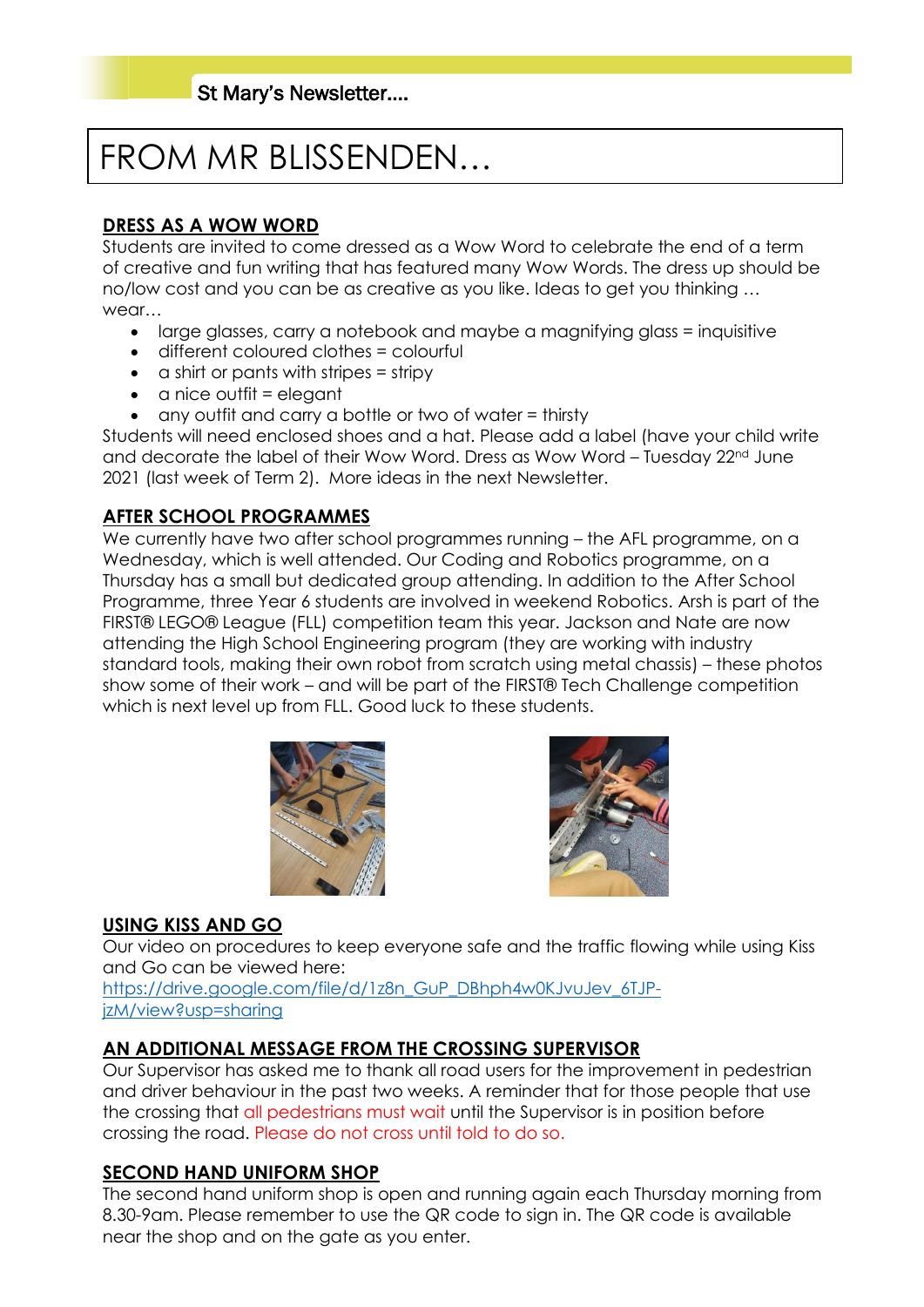# FROM MR BLISSENDEN…

## **VINNIES WINTER APPEAL**

Vinnies Winter Appeal was launched by Audrey (Yr 6) and Carey (Yr 6) on Monday at assembly. As part of our outreach to those less fortunate than ourselves this year we will be collecting winter Items to donate to St Vincent De Paul. Full details will be shared in a separate letter to be sent home tomorrow.

#### **SHARING OUR LEARNING**

Classes are planning a session to invite parents in to visit and see and celebrate learning. Some classes will invite parents in this term while others will do this in Term 3. Dates for the first grades to share are:

| Term 2 Week 9  | 2FM | Thursday 17.6.21 at 9:30 am  |
|----------------|-----|------------------------------|
|                | 2RM | Thursday 17.6.21 at 2:30 pm  |
|                | 3J  | Wednesday 16.6.21 at 2:15 pm |
|                | 3VR | Thursday 17.6.21 at 2:15 pm  |
| Term 2 Week 10 | 5G  | Wednesday 23.6.21 at 2:30 pm |
|                | 5K  | Tuesday 22.6.21 at 2:30 pm   |
|                | 6K  | Thursday 24.6.21 at 9:00 am  |
|                | 6L  | Friday 25.6.21 at 9:00 am    |

These are the first classes to lock in dates for our 'Sharing Our Learning' class visits. Other classes will share during Term 3.

### **BOOK CLUB ISSUE 4**

The Book Club catalogue issue 4 2021 will be going home with students this week. You can order and pay online for your child's Book Club purchase using a credit card via LOOP. The order will be electronically linked to our school. Please order and pay via the website. Sign in or register an account at scholastic.com.au/loop or by using the LOOP App, which can be downloaded from the App store or Google Play. **Orders for issue 4 close 14.6.21.** 

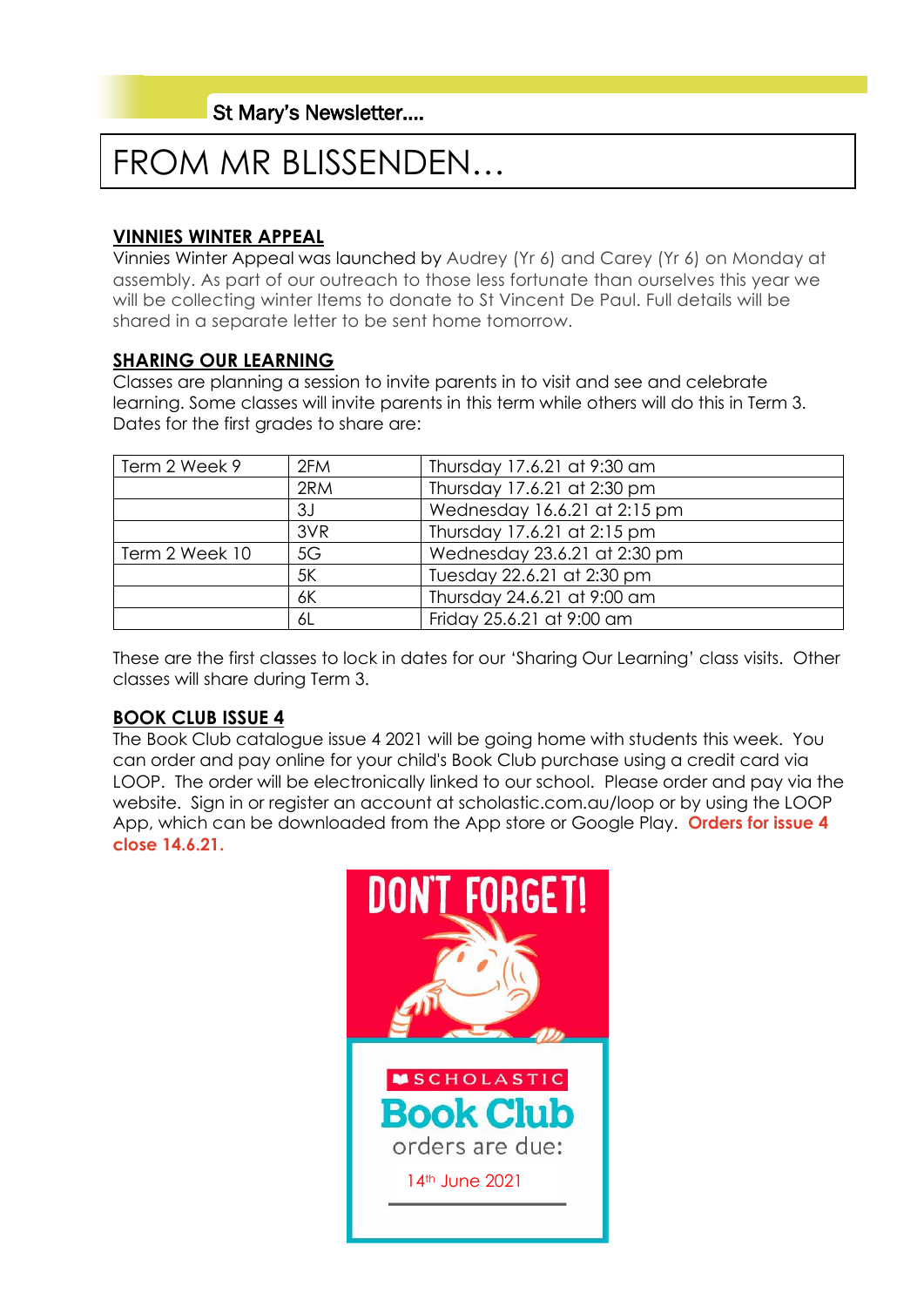## St Mary's Newsletter….

# Cont…

#### **RSPCA DONATION**

Faith L (5G), Levi L (3VR) and Juno L (KB) recently donated food to the RSPCA. They all celebrated their birthday recently and asked for dog and cat food instead of gifts so they could donate it to this worthy cause. Well done!



#### **REMINDERS**

- **•** Staff and students should not attend work or school if they are unwell, even with mild symptoms of COVID-19. Staff and visitors to schools should maintain 1.5m distance from other people where practicable. Avoid congestion of groups of visitors in specific areas.
- **•** Students who are absent with flu like symptoms need a negative COVID Test result to return to school. Please email the negative test result to the office.
- All visitors to a school site must comply with sign-in arrangements for recordkeeping purposes. This includes signing in at the 'Sign In Kiosk' at the office and also checking in via the QR code on display in multiple locations.
- **•** Office / administration procedures can be viewed via this short video. You can access it here [https://drive.google.com/file/d/1KyDG64](https://drive.google.com/file/d/1KyDG64-rHQoSkkjKV2_9LN0HaBe7sO59/view?usp=sharing) [rHQoSkkjKV2\\_9LN0HaBe7sO59/view?usp=sharing](https://drive.google.com/file/d/1KyDG64-rHQoSkkjKV2_9LN0HaBe7sO59/view?usp=sharing)
- The following table is a quick view for "what day is the..." You may find this useful!

| <b>One Page Calendar 2021</b> |              |    |     |    |            |            |            |     |     |            |     |
|-------------------------------|--------------|----|-----|----|------------|------------|------------|-----|-----|------------|-----|
|                               |              |    |     |    | Feb        | Jun        | <b>Sep</b> | Apr | Jan | May        | Aug |
|                               | <b>Dates</b> |    | Mar |    | <b>Dec</b> | Jul        | Oct        |     |     |            |     |
|                               |              |    |     |    | <b>Nov</b> |            |            |     |     |            |     |
| 1                             | 8            | 15 | 22  | 29 | Mon        | Tue        | Wed        | Thu | Fri | Sat        | Sun |
| $\overline{2}$                | 9            | 16 | 23  | 30 | Tue        | Wed        | Thu        | Fri | Sat | <b>Sun</b> | Mon |
| 3                             | 10           | 17 | 24  | 31 | Wed        | Thu        | Fri        | Sat | Sun | <b>Mon</b> | Tue |
| 4                             | 11           | 18 | 25  |    | Thu        | Fri        | Sat        | Sun | Mon | Tue        | Wed |
| 5                             | 12           | 19 | 26  |    | Fri        | Sat        | Sun        | Mon | Tue | Wed        | Thu |
| 6                             | 13           | 20 | 27  |    | Sat        | Sun        | Mon        | Tue | Wed | Thu        | Fri |
|                               | 14           | 21 | 28  |    | Sun        | <b>Mon</b> | Tue        | Wed | Thu | Fri        | Sat |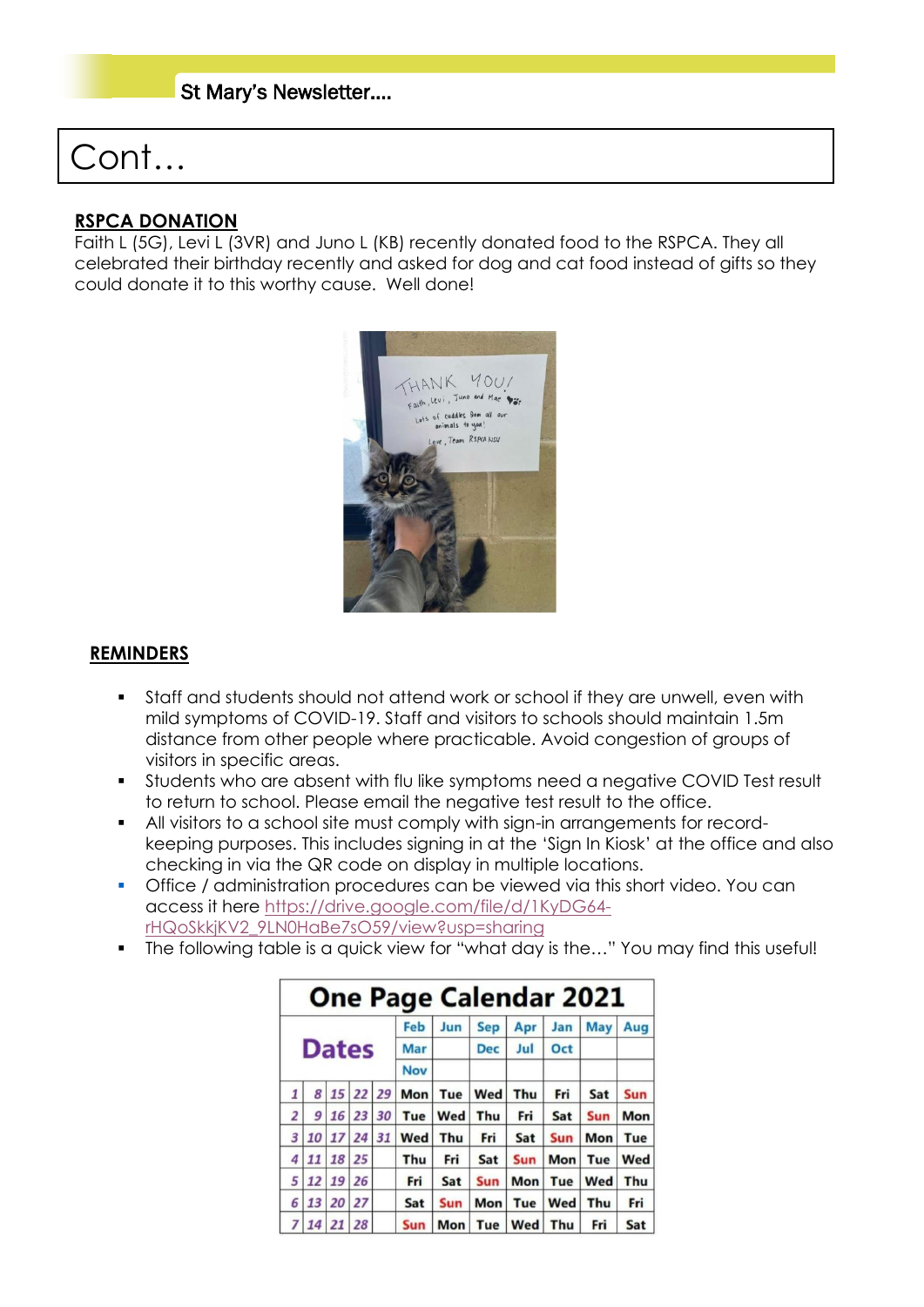





#### *Menu and Pricelist – May 2021 Available for Mondays, Thursdays & Fridays Via ordering online*

### Visit [http://www.myschoolconnect.com.au](http://www.myschoolconnect.com.au/)

and follow the prompts to register as a parent and order for your child.

| <b>FILLINGS</b>                       |        | <b>SALAD TUBS</b>                     |        |
|---------------------------------------|--------|---------------------------------------|--------|
| <b>Buttered</b>                       | \$1.20 | Salad Tubs (as per sandwiches -       |        |
| Hundreds & Thousands                  | \$2.20 | French or Italian dressing.)          | \$5.00 |
| Vegemite                              | \$2.20 | With chicken, tuna or ham             | \$6.00 |
| Honey                                 | \$2.20 |                                       |        |
| Strawberry Jam                        | \$2.20 | <b>HOT FOOD</b>                       |        |
| <b>Baked beans or Spaghetti</b>       | \$2.20 | Tomato Sauce, BBQ or Sweet Chilli     | \$0.20 |
| Cheese                                | \$2.50 | <b>Parmesan Cheese</b>                | \$0.30 |
| Devon                                 | \$2.50 | <b>Garlic Bread</b>                   | \$1.50 |
| Tomato                                | \$2.50 | Chicken nuggets (4)                   | \$2.00 |
| Sandwich Ham                          | \$2.50 | Hot dog                               | \$2.00 |
| Omelette                              | \$3.00 | Noodles - beef or chicken             | \$2.50 |
| Egg & Mayo                            | \$3.00 | Sausage Roll                          | \$2.80 |
| Tuna                                  | \$3.00 | Pie                                   | \$2.80 |
| Avocado                               | \$3.30 | Pasta (home-made sauce)               | \$3.50 |
| Salmon                                | \$3.30 |                                       |        |
| Leg Ham                               | \$3.90 | <b>SNACKS</b>                         |        |
| Roast Chicken                         | \$4.50 | Raspberry or Apricot Fruit Sticks     | \$0.50 |
| Salad (Lettuce/Tom/Cheese/            | \$4.50 | Choc Chip or Yogurt Muesli Bars       | \$0.80 |
| Cucumber/Beetroot/Carrot)             |        | Popcorn                               | \$0.90 |
| Chicken Schnitzel                     | \$4.50 | Mamee Noodles                         | \$0.90 |
| <b>EXTRAS</b>                         |        | <b>Cheese Sticks</b>                  | \$1.00 |
| <b>BBQ sauce / Tomato sauce</b>       | \$0.10 |                                       |        |
| (Sauce for sandwiches and rolls only) |        | <b>FROZEN SNACKS</b>                  |        |
| Mayonnaise                            | \$0.10 | Jelly Joys                            | \$0.30 |
| Cucumber                              | \$0.50 | Mini Zooper Doopers                   | \$0.30 |
| Carrot                                | \$0.50 | Zooper Doopers                        | \$0.50 |
| <b>Beetroot</b>                       | \$0.50 | Pineapple Rings                       | \$0.70 |
| Tomato                                | \$0.50 |                                       |        |
| Cheese                                | \$0.50 | <b>FRESH FRUIT</b>                    |        |
| Lettuce                               | \$0.50 | Banana                                | \$1.50 |
| Pineapple                             | \$0.50 | Apple - green or red                  | \$1.50 |
| Hard boiled eggs (shelled)            | \$0.80 | Orange                                | \$1.50 |
| Avocado                               | \$1.00 |                                       |        |
| Salad (Lettuce/Tom/Cheese/            | \$2.50 | DRINKS (drinks can be ordered frozen) |        |
| Cucumber/Beetroot/Carrot)             |        | Apple/Blackcurrant or Orange Fruit    | \$1.40 |
| Tortilla Wraps - any 3 fillings       | \$5.00 | Tropical fruit Juice                  | \$1.40 |
| (E.g. Ham, Cheese, Tomato or          |        | <b>Bottled Spring Water</b>           | \$1.50 |
| Chicken, Lettuce, Cheese)             |        | 100% Apple or Orange Juice            | \$1.70 |
| Cheese only                           | \$2.20 | Chocolate or Strawberry Milk          | \$2.00 |
| Wraps can be toasted on request       |        |                                       |        |
|                                       |        |                                       |        |

❑ **Unless requested, all sandwiches will be made with margarine and NO salt and pepper.**

❑ **Sandwiches are prepared fresh on the day of delivery.**

- ❑ **Sandwiches and wraps can be toasted with any sandwich fillings**.
- ❑ **If there are any other choices that are not on the menu, please feel free to phone Linda.**
- ❑ **PLEASE NOTE: There is a \$0.33 administration charge on every order**

# **Contact: Linda on 96382631**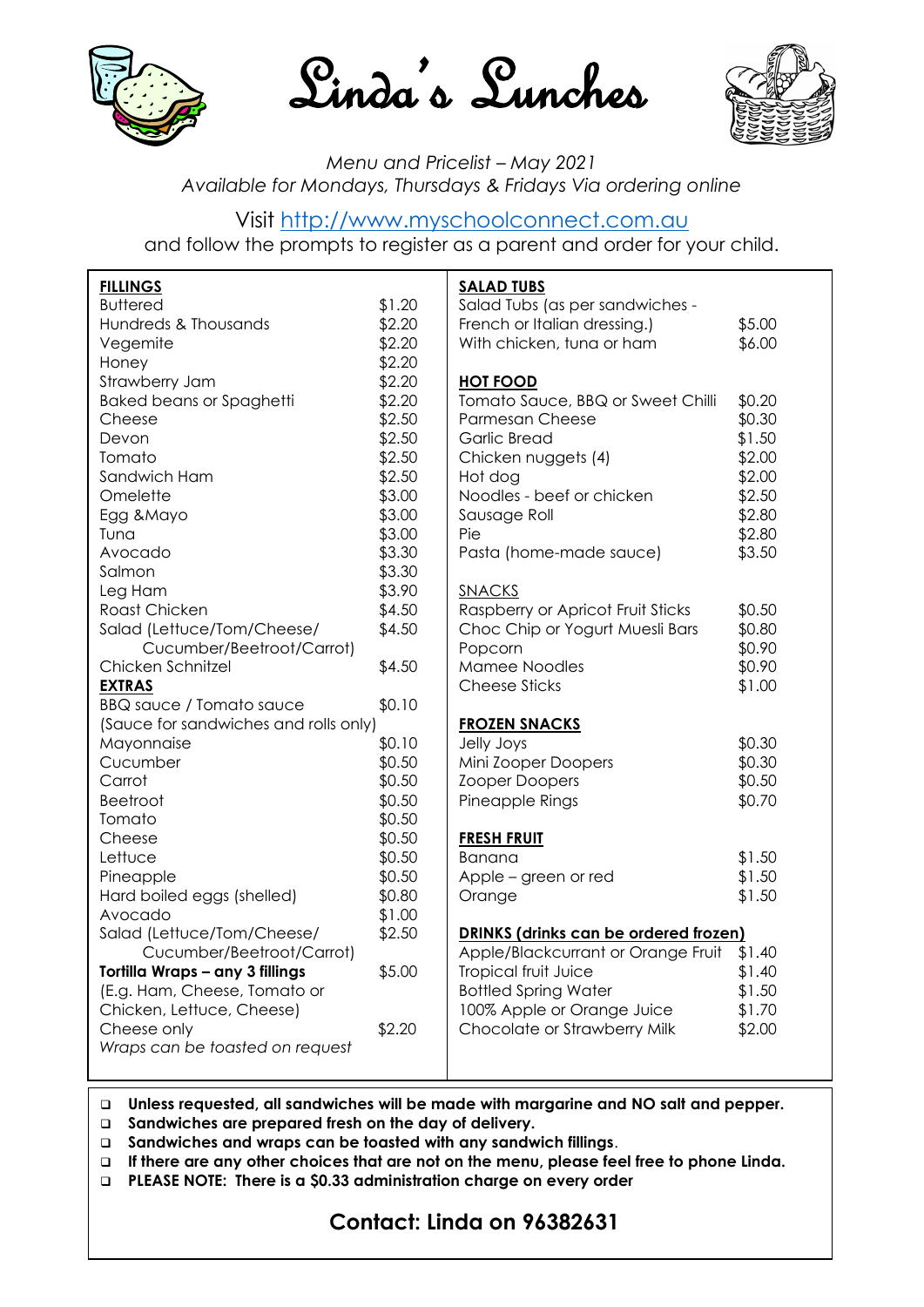

# **Teaching kids to have confidence in themselves**

We've all been there. Lost opportunities, last minute rethinks, lack of belief in our abilities and skills...and all because we lacked the confidence to take a risk, or be assertive, or tackle something new. In social-emotional development, selfconfidence is a "biggy". A healthy self-confidence means we'll give something a try, believe we can give it our best shot, and come out the other end still feeling good about ourselves, despite any setbacks along the way. So how can we teach our kids to have confidence in themselves?

# **A daily dose of confidence**

When you look at little kids, it's amazing just how much innate confidence most of them seem to have. They're programmed with natural resilience, perseverance, and an inbuilt capacity tothrive. But astheyget olderand especially when they enterthe education system, they learn to doubt themselves. They learn to give up. They learn that they're not 'good enough'.Unfortunately,somekidsalsolearn that they can't measure up when it comes to parental expectations.

Confidence is built through experiencing failure and success. A child's confidence is also built through age- appropriate independence, responsibilities, choices, healthy risk taking, and encouragement to make their own decisions. Parental role modelling means we are best placed to give our kids the opportunities and experiences to teach and build their confidence. This doesn't mean that we micro-manage their risk taking,

or their problem solving, or that we take responsibility for their decisions or curb their independence in any way. Confidence is gained if we take a supervisory back seat and let our kids connect with their world.